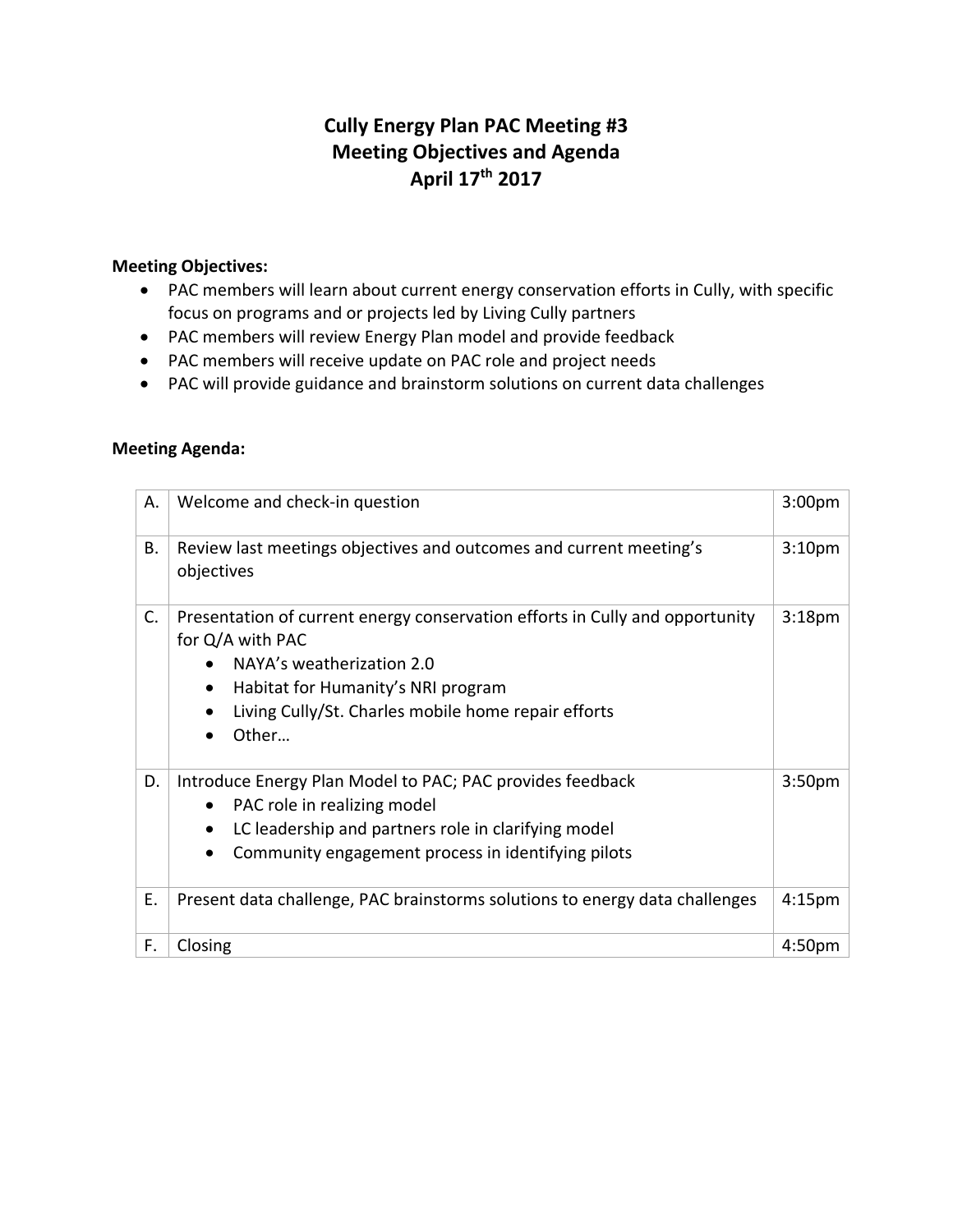### LIVING CULLY ENERGY PLAN DAC MTG. 4.17.2017  $O<sub>9</sub>$  $O<sub>0</sub>$  $O$ Welcome/Bienvenidos

| Event:      | Host Organization:    | <b>IIVING</b> |
|-------------|-----------------------|---------------|
| Date:       | Start/End Time:       |               |
| Lead Staff: | <b>Support Staff:</b> |               |

|                 | Less than<br>18yrs old?  | Name (First & Last)  | <b>Email or Phone Number</b>     | Are you a volunteer or want to be<br>involved with Verde/Living Cully? |
|-----------------|--------------------------|----------------------|----------------------------------|------------------------------------------------------------------------|
|                 | Menos de<br>18 años?     | Nombre y Apellido    | Email o numero de telefono       | Eres un voluntario o quiere<br>involucrarse en Verde/Living Cully?     |
| $\mathbf{1}$    |                          | aren Evans           | tarence habitat portlandmetro.og | $\Box$ yes/si                                                          |
| $\overline{2}$  |                          | Irold                |                                  | $\Box$ yes/si                                                          |
| 3               |                          |                      | Zachang Sippel Ceneratoust.      | yes/si<br>lova                                                         |
| 4               |                          | exciteted<br>Cameron |                                  | Lyes/si                                                                |
| 5               |                          |                      | Shwnatchall Com                  | $\Box$ yes/si                                                          |
| 6               |                          | Jacob<br>paria       | andria. lacoboportland precan-ou | $\Box$ yes/si                                                          |
| $7\overline{ }$ |                          | $a_1$ hes<br>$\circ$ | Myaines & worksgtens. org        | $\Box$ yes/si                                                          |
| 8               |                          | ORIANA<br>MAGNERA    | Oriana converenciona             | $Z$ yes/si                                                             |
| 9               |                          | Mairee ruan          | maiyee capano. org               | $\Box$ yes/si                                                          |
| 10              | $\overline{\phantom{a}}$ | RON Risle            | FRONZ & NATARA UCC               | $\Box$ yes/si                                                          |
| 11              | П                        |                      |                                  | $\Box$ yes/si                                                          |
| 12              | П                        |                      |                                  | $\Box$ yes/si                                                          |
| 13              | П                        |                      |                                  | $\Box$ yes/si                                                          |
| 14              | П                        |                      |                                  | $\Box$ yes/si                                                          |
| 15              |                          |                      |                                  | $\Box$ yes/si                                                          |

Total number of youth: \_\_\_\_\_\_\_\_\_\_\_\_\_\_\_\_

**TULLY**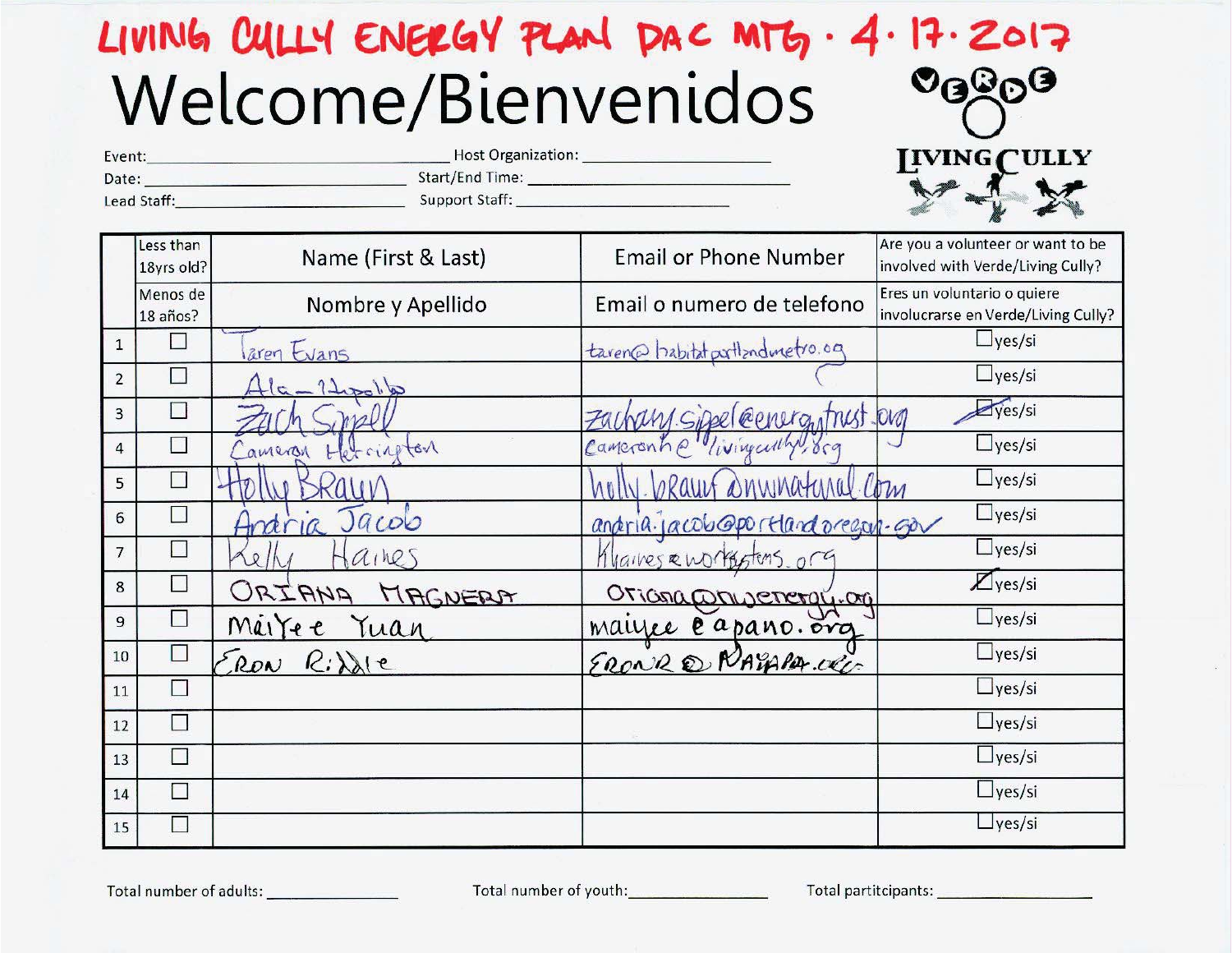## Meeting Agenda:

- A. Welcome & Check-in
- B. Presentation of current energy conservation efforts in Cully
- C. Review last meetings objectives and outcomes
- D. Energy Plan Model
- E. Present current baseline data challenge and brainstorm solutions
- F. Next Steps & Closing









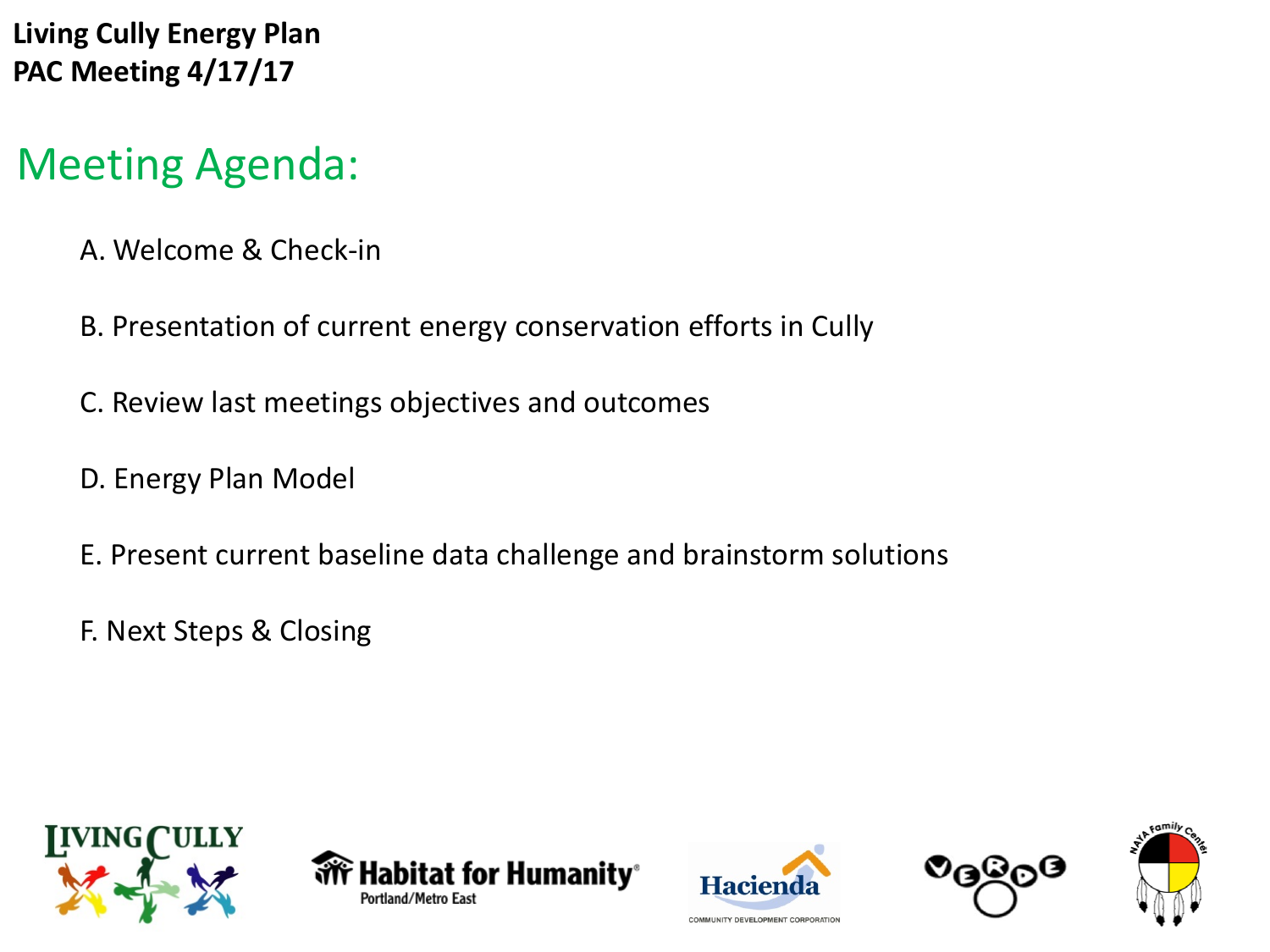# Living Cully Partners, Current Energy Conservation Efforts:

- Habitat for Humanity: Neighborhood Revitalization Initiative
- NAYA: Weatherization 2.0
- Living Cully/ St. Charles: Mobile Home Repair efforts
- Verde: PCRI Pilot
- Other:









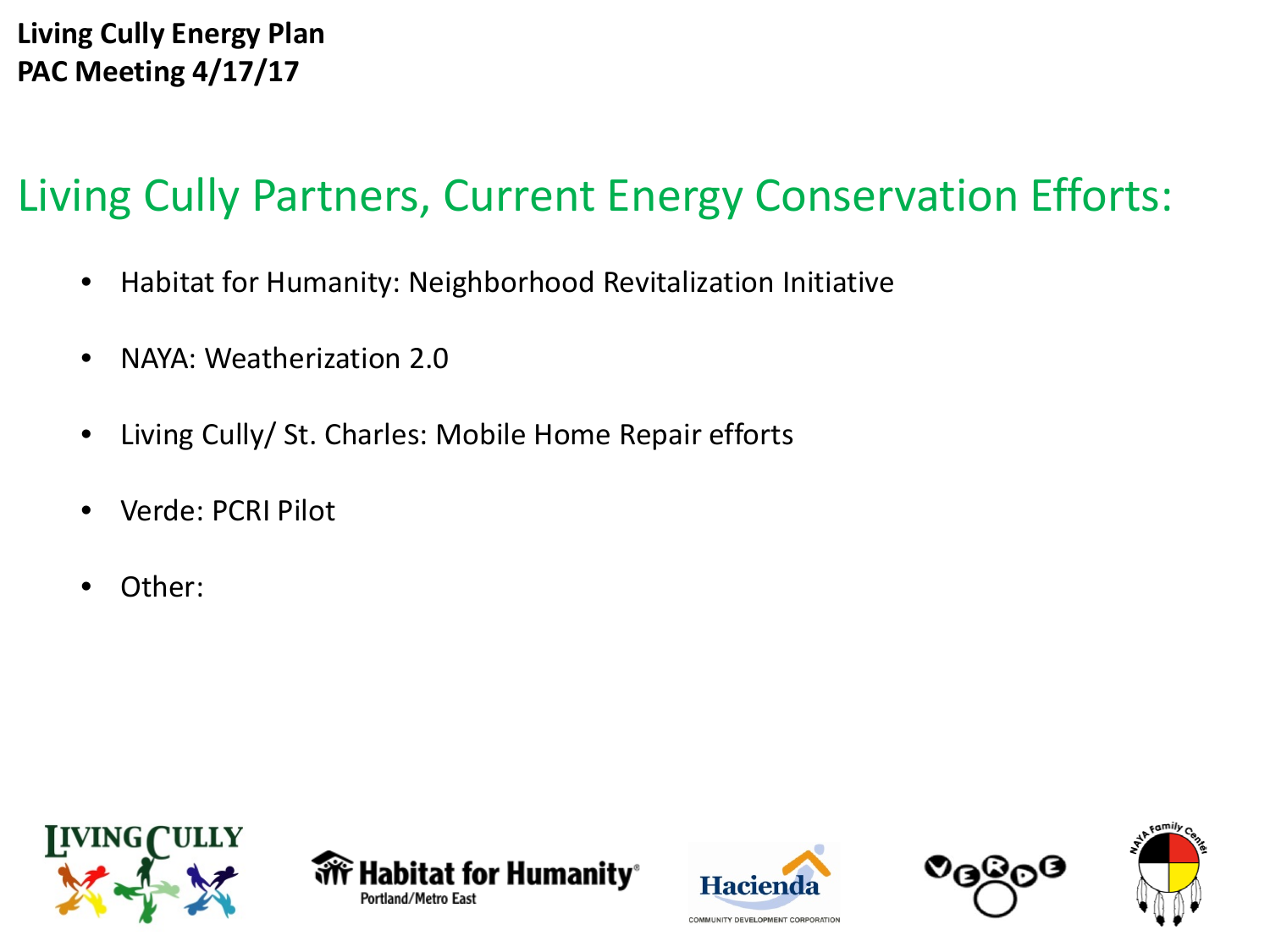# March Meeting Objectives and Outcomes:

- PAC members learn about current data collected and have opportunity to discuss and clarify information
- PAC members advise on additional information needed to set plan targets/goals
- PAC members will make following decision
	- o We need more information, specifically on\_\_\_\_\_ in order to advise on Cully Energy Plan targets?
	- $\circ$  We think this is the next step ?









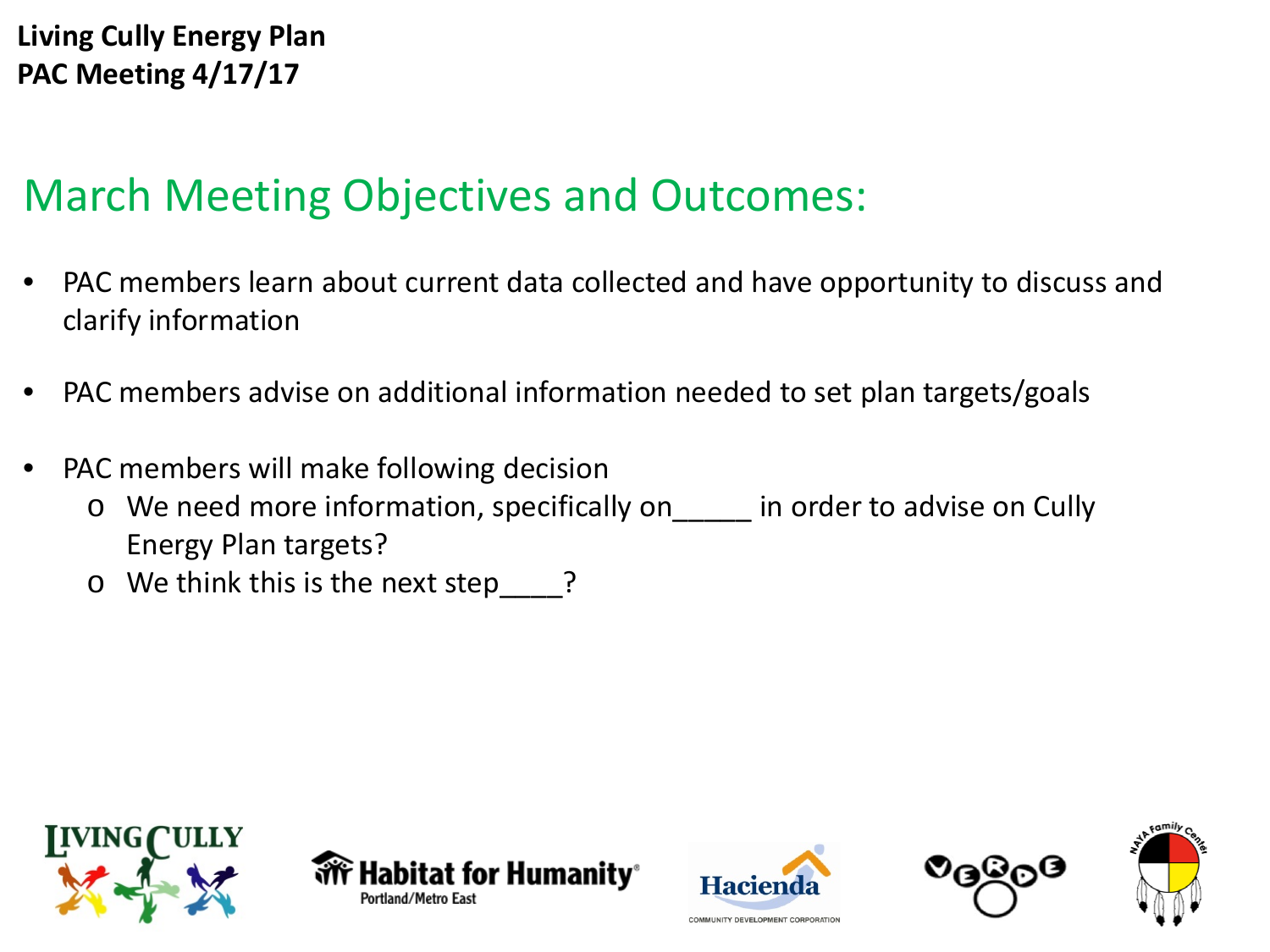

THE BLUEPRINT: The Living Cully Community Energy Plan creates a blueprint for how Living Cully can redress local disparities (e.g., housing, education, health, economic opportunity) through increased investment in signature projects that conserve energy and/or generate renewable energy. Through the Plan, we adapt our anti-poverty model of environmental investment to the energy sector, resulting in replicable programs and projects that highlight the connection between climate action and community benefits. By developing and sharing model projects that achieve climate and anti-poverty goals, the Energy Plan can support adoption of co-benefit energy policies into local and statewide climate strategies.

**Energy Generation** 

Portland & County Climate Action Plan (2015). 2030 Objective: Reduce the total energy use of all buildings built before 2010 by 25%.

**Energy Conservation** 

Portland & County Climate Action Plan (2015), 2030 Objective: Supply 50% of all energy used in buildings from renewable resources, with 10% produced within Multnomah County from onsite renewable sources, such as solar

**Community Empowerment** 

Portland & County Climate Action Plan (2015), 2030 Objective: Engage communities, especially impacted under-represented and under-served populations, in the development and implantation of climate change -related policies and programs.

Neighborhood Goals: determine baseline data set; identify 5 year energy conservation and energy generation goals (broken out by year); identify 2 reighborhood indicators for measuring impact; identify dignment with CAP 203 state solar strategies.

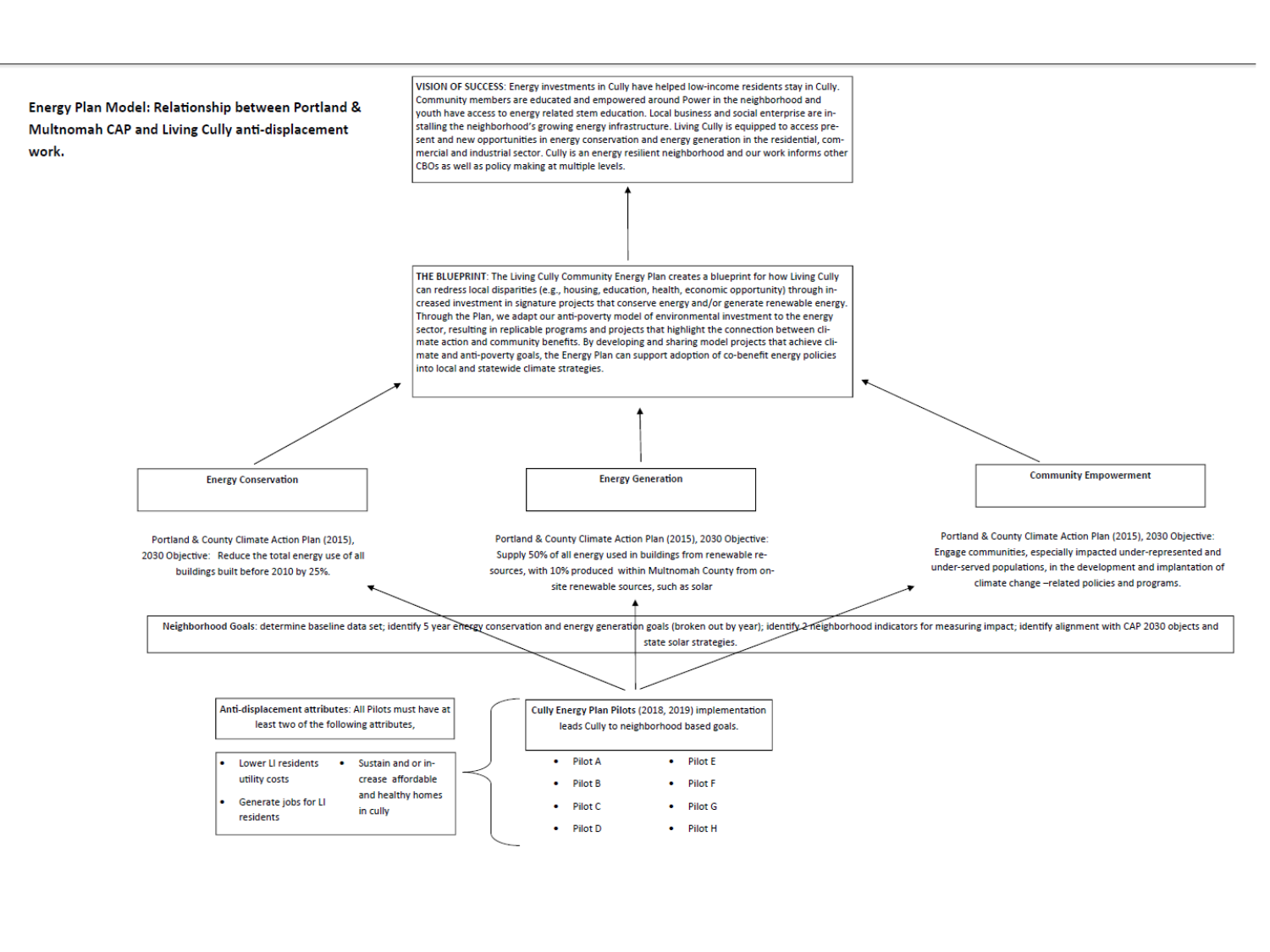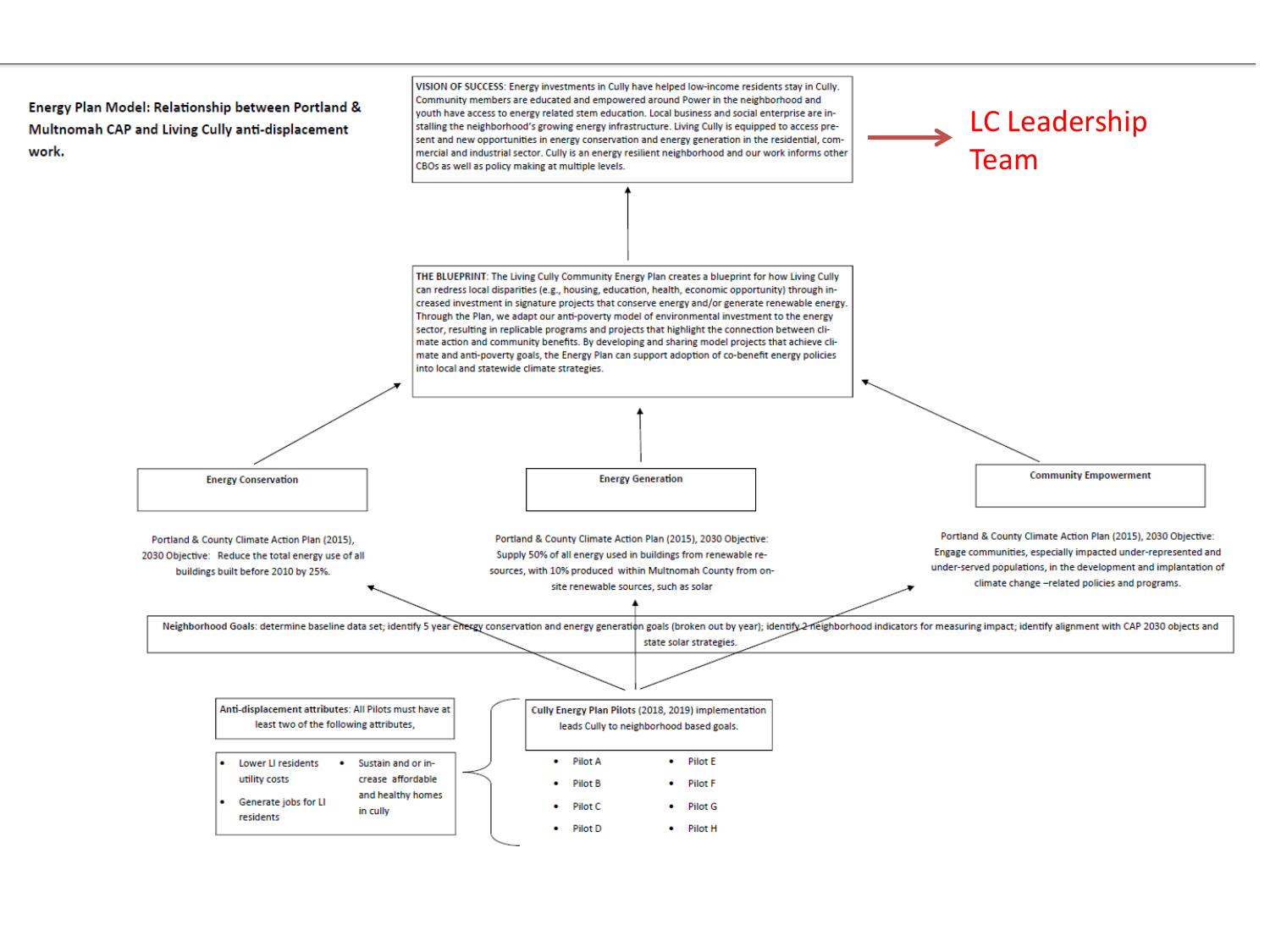

THE BLUEPRINT: The Living Cully Community Energy Plan creates a blueprint for how Living Cully can redress local disparities (e.g., housing, education, health, economic opportunity) through increased investment in signature projects that conserve energy and/or generate renewable energy. Through the Plan, we adapt our anti-poverty model of environmental investment to the energy sector, resulting in replicable programs and projects that highlight the connection between climate action and community benefits. By developing and sharing model projects that achieve climate and anti-poverty goals, the Energy Plan can support adoption of co-benefit energy policies into local and statewide climate strategies.

**Energy Generation** 

Portland & County Climate Action Plan (2015). 2030 Objective: Reduce the total energy use of all buildings built before 2010 by 25%.

**Energy Conservation** 

Portland & County Climate Action Plan (2015), 2030 Objective: Supply 50% of all energy used in buildings from renewable resources, with 10% produced within Multnomah County from onsite renewable sources, such as solar

Portland & County Climate Action Plan (2015), 2030 Objective: Engage communities, especially impacted under-represented and under-served populations, in the development and implantation of

**Community Empowerment** 

climate change -related policies and programs.

Neighborhood Goals: determine baseline data set; identify 5 year energy conservation and energy generation goals (broken out by year); identify 2 reighborhood indicators for measuring impact; identify dignment with CAP 203 state solar strategies.

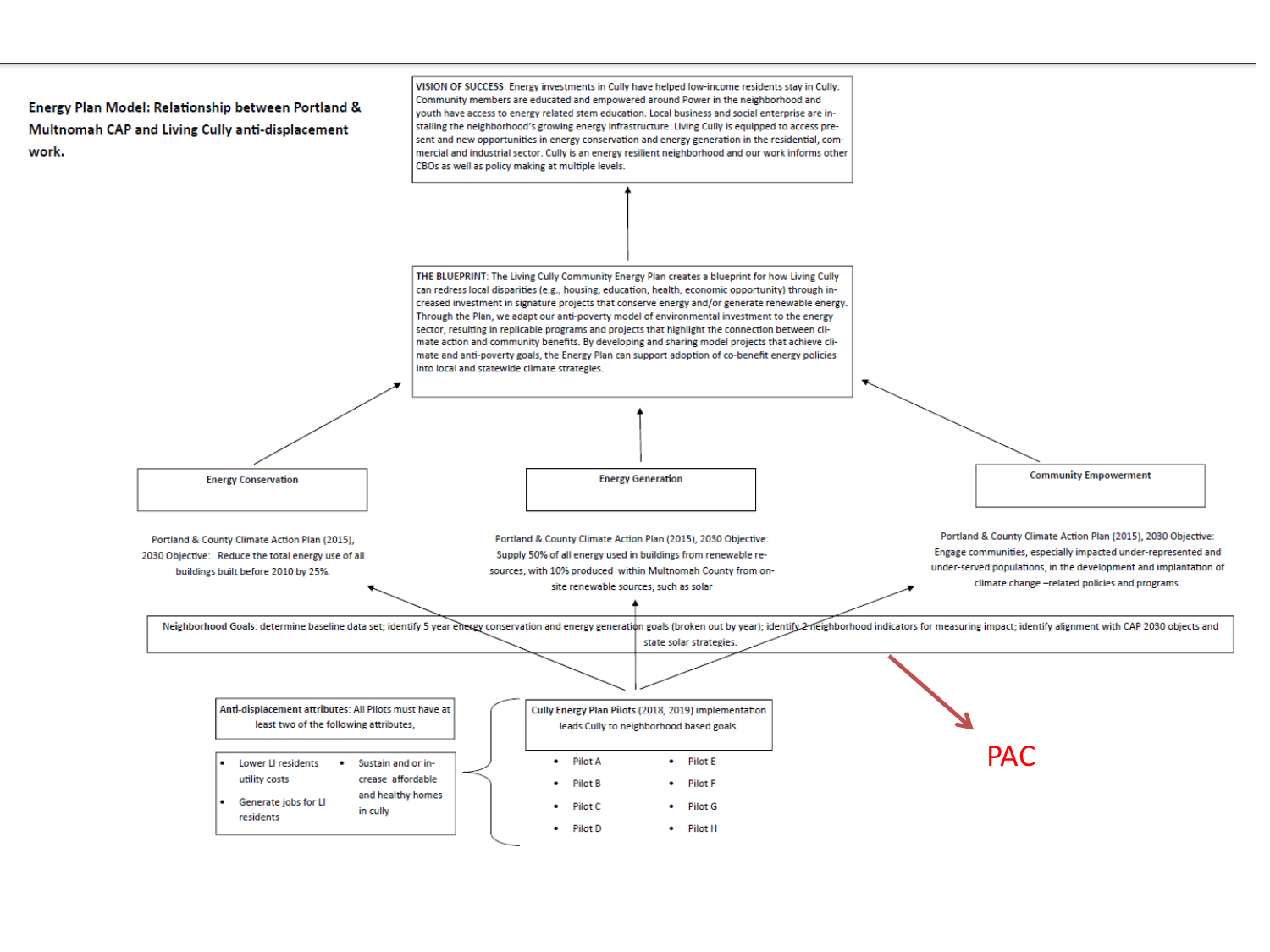

THE BLUEPRINT: The Living Cully Community Energy Plan creates a blueprint for how Living Cully can redress local disparities (e.g., housing, education, health, economic opportunity) through increased investment in signature projects that conserve energy and/or generate renewable energy. Through the Plan, we adapt our anti-poverty model of environmental investment to the energy sector, resulting in replicable programs and projects that highlight the connection between climate action and community benefits. By developing and sharing model projects that achieve climate and anti-poverty goals, the Energy Plan can support adoption of co-benefit energy policies into local and statewide climate strategies.

**Energy Generation** 

Portland & County Climate Action Plan (2015). 2030 Objective: Reduce the total energy use of all buildings built before 2010 by 25%.

**Energy Conservation** 

Portland & County Climate Action Plan (2015), 2030 Objective: Supply 50% of all energy used in buildings from renewable resources, with 10% produced within Multnomah County from onsite renewable sources, such as solar

Portland & County Climate Action Plan (2015), 2030 Objective: Engage communities, especially impacted under-represented and under-served populations, in the development and implantation of climate change -related policies and programs.

**Community Empowerment** 

Neighborhood Goals: determine baseline data set; identify 5 year energy conservation and energy generation goals (broken out by year); identify 2-reighborhood indicators for measuring impact; identify alignment with CAP 20 state solar strategies.

Pilot G





- $\bullet$  Pilot C
- Pilot D Pilot H

coordinator + others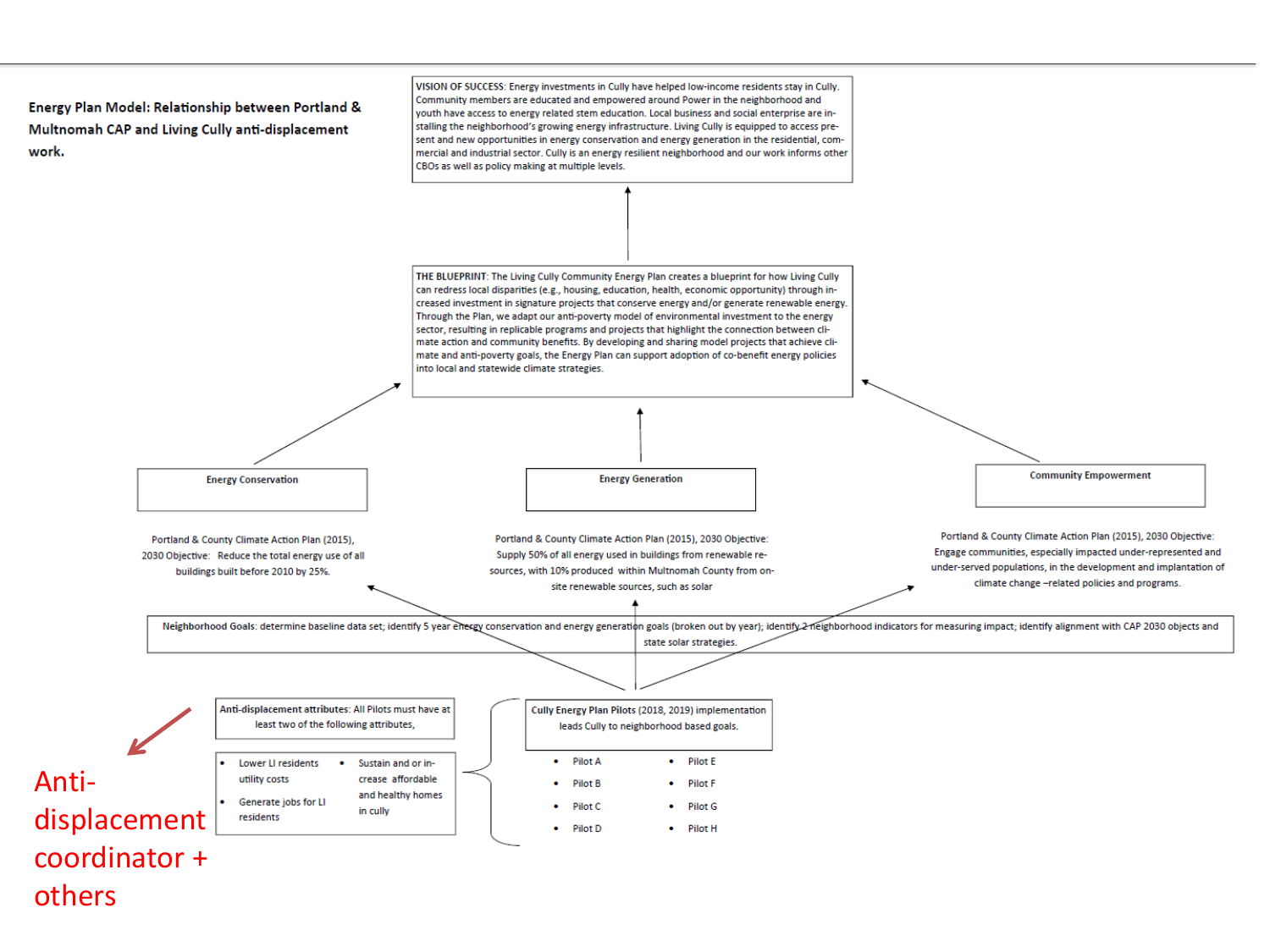

THE BLUEPRINT: The Living Cully Community Energy Plan creates a blueprint for how Living Cully can redress local disparities (e.g., housing, education, health, economic opportunity) through increased investment in signature projects that conserve energy and/or generate renewable energy. Through the Plan, we adapt our anti-poverty model of environmental investment to the energy sector, resulting in replicable programs and projects that highlight the connection between climate action and community benefits. By developing and sharing model projects that achieve climate and anti-poverty goals, the Energy Plan can support adoption of co-benefit energy policies into local and statewide climate strategies.

**Energy Generation** 

Portland & County Climate Action Plan (2015). 2030 Objective: Reduce the total energy use of all

**Energy Conservation** 

buildings built before 2010 by 25%.

Portland & County Climate Action Plan (2015), 2030 Objective: Supply 50% of all energy used in buildings from renewable resources, with 10% produced within Multnomah County from onsite renewable sources, such as solar

**Community Empowerment** 

Portland & County Climate Action Plan (2015), 2030 Objective: Engage communities, especially impacted under-represented and under-served populations, in the development and implantation of climate change -related policies and programs.

Neighborhood Goals: determine baseline data set; identify 5 year energy conservation and energy generation goals (broken out by year); identify 2 reighborhood indicators for measuring impact; identify dignment with CAP 203 state solar strategies.

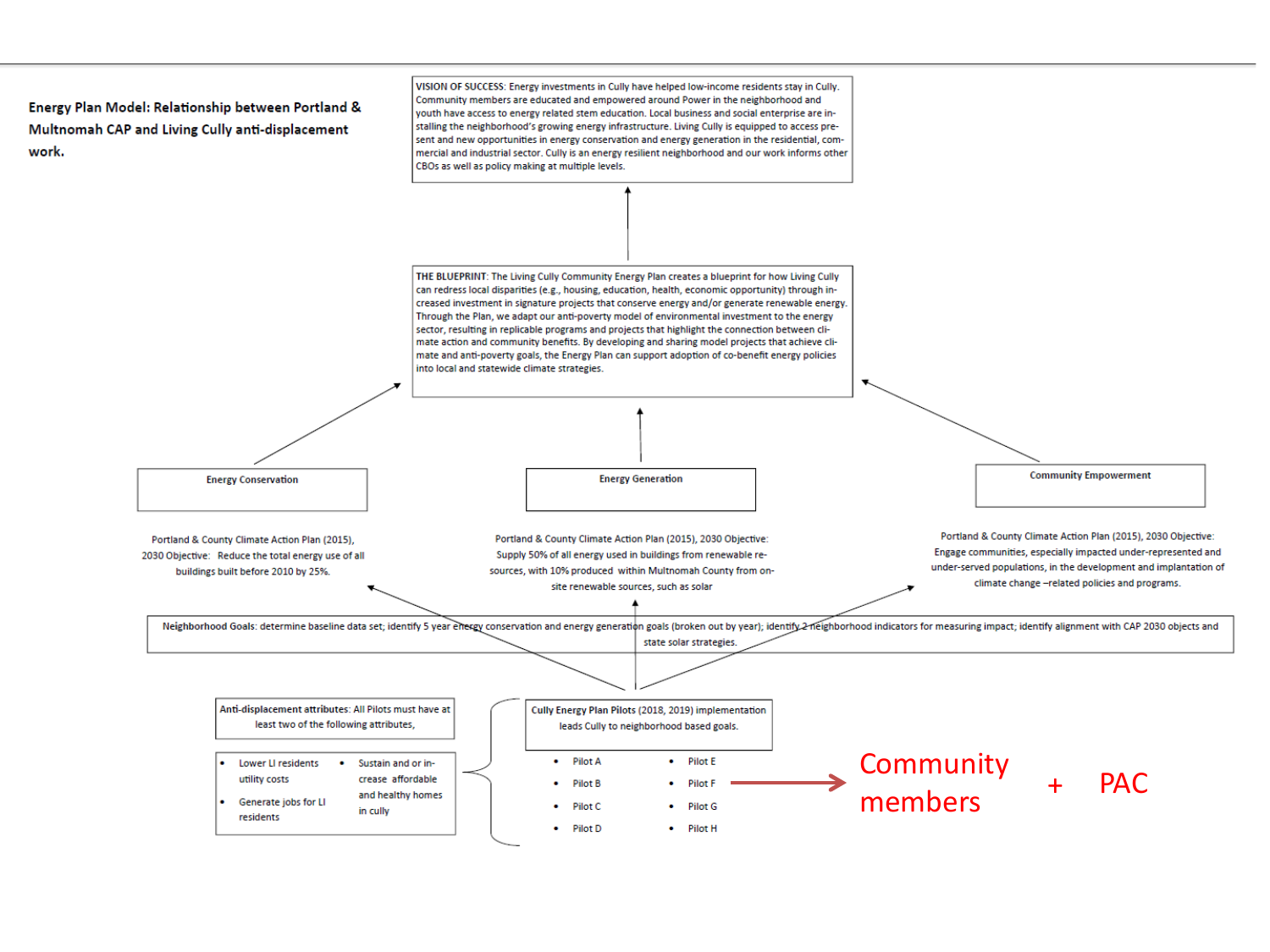### Current Challenge: Establish Data Baseline for LC Energy Plan

### **1. Income vs Spending on Utilities (Ratio)**

*Data source:* Energy Trust Utility Customer Information (UCI usage), Census demographical information on income

#### **2. Energy use per capita**

*Data Source:* UCI usage, Census demographical information on population

### **3. Energy use per household (premise)**

*Data Source:* UCI usage

### **4. Energy use per sqft**

*Data Source:* UCI usage, county wide parcel information and assessor's tax lot data

- What about local energy generation?
- What about the industrial and commercial sectors?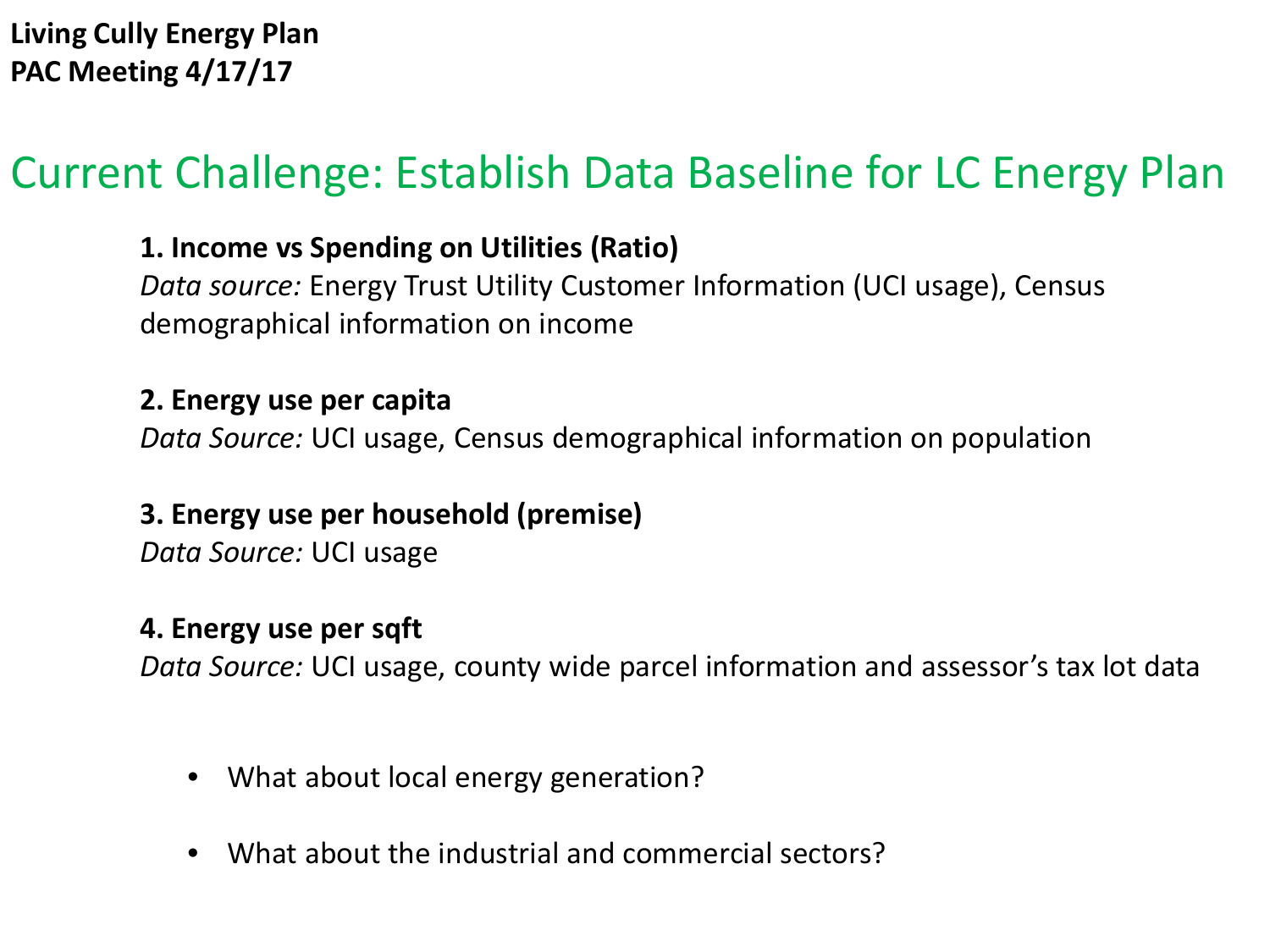# **Meeting #3 Objectives:**

- PAC members will learn about current energy conservation efforts in Cully, with specific focus on programs and or projects led by Living Cully partners
- PAC members will review Energy Plan model and provide feedback
- PAC members will receive update on PAC role and project needs
- PAC will provide guidance and brainstorm solutions on current data challenges